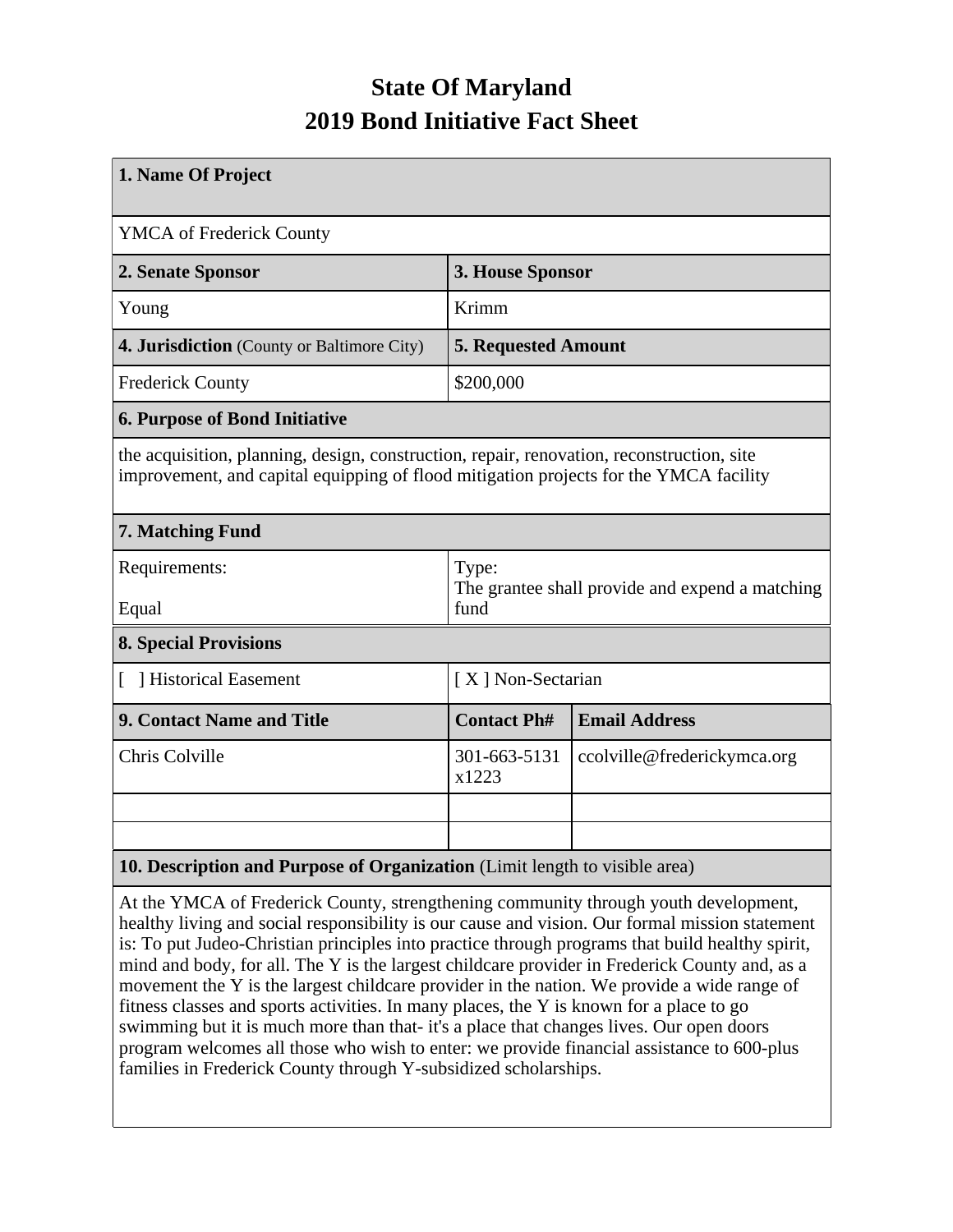## **11. Description and Purpose of Project** (Limit length to visible area)

The YMCA is seeking financial support to protect our 1000 N. Market Street from future flooding. The Y, which has been at this location with no flood issues, had its' first flood in 9/29/15. Damages totaled 1.5M. A second flood occurred on 6/15/18 with \$1.6M in damages. The Y is a critical part of the Frederick Community and we cannot financially afford to sustain more damages due to flooding. The Y has identified \$505,000 in projects that will help us protect our facility and continue safely serving the children and families of Frederick. The needs are: flood wall I (65K), 8 additional pumps in the basement (35K), 6 flood doors(135K), Flood wall II(\$175K), expand the storm drain in side parking lot by the alley(\$50K), add a wall and stairs to protect the Early learning Center (20K) and add a second generator to ensure basement pumps will work in a power outage (45K).

*Round all amounts to the nearest \$1,000. The totals in Items 12 (Estimated Capital Costs) and 13 (Proposed Funding Sources) must match. The proposed funding sources must not include the value of real property unless an equivalent value is shown under Estimated Capital Costs.*

| <b>12. Estimated Capital Costs</b>                                     |           |  |  |  |
|------------------------------------------------------------------------|-----------|--|--|--|
| <b>Acquisition</b>                                                     |           |  |  |  |
| <b>Design</b>                                                          |           |  |  |  |
| <b>Construction</b>                                                    | \$305,000 |  |  |  |
| <b>Equipment</b>                                                       | \$220,000 |  |  |  |
| <b>Total</b>                                                           | \$525,000 |  |  |  |
| 13. Proposed Funding Sources - (List all funding sources and amounts.) |           |  |  |  |
| <b>YMCA of Frederick Maintenance Reserves</b>                          | \$225,000 |  |  |  |
| <b>FEMA</b>                                                            | \$100,000 |  |  |  |
| <b>State of Maryland Bond Funding</b>                                  | \$200,000 |  |  |  |
|                                                                        |           |  |  |  |
|                                                                        |           |  |  |  |
|                                                                        |           |  |  |  |
|                                                                        |           |  |  |  |
|                                                                        |           |  |  |  |
|                                                                        |           |  |  |  |
|                                                                        |           |  |  |  |
|                                                                        |           |  |  |  |
| <b>Total</b>                                                           | \$525,000 |  |  |  |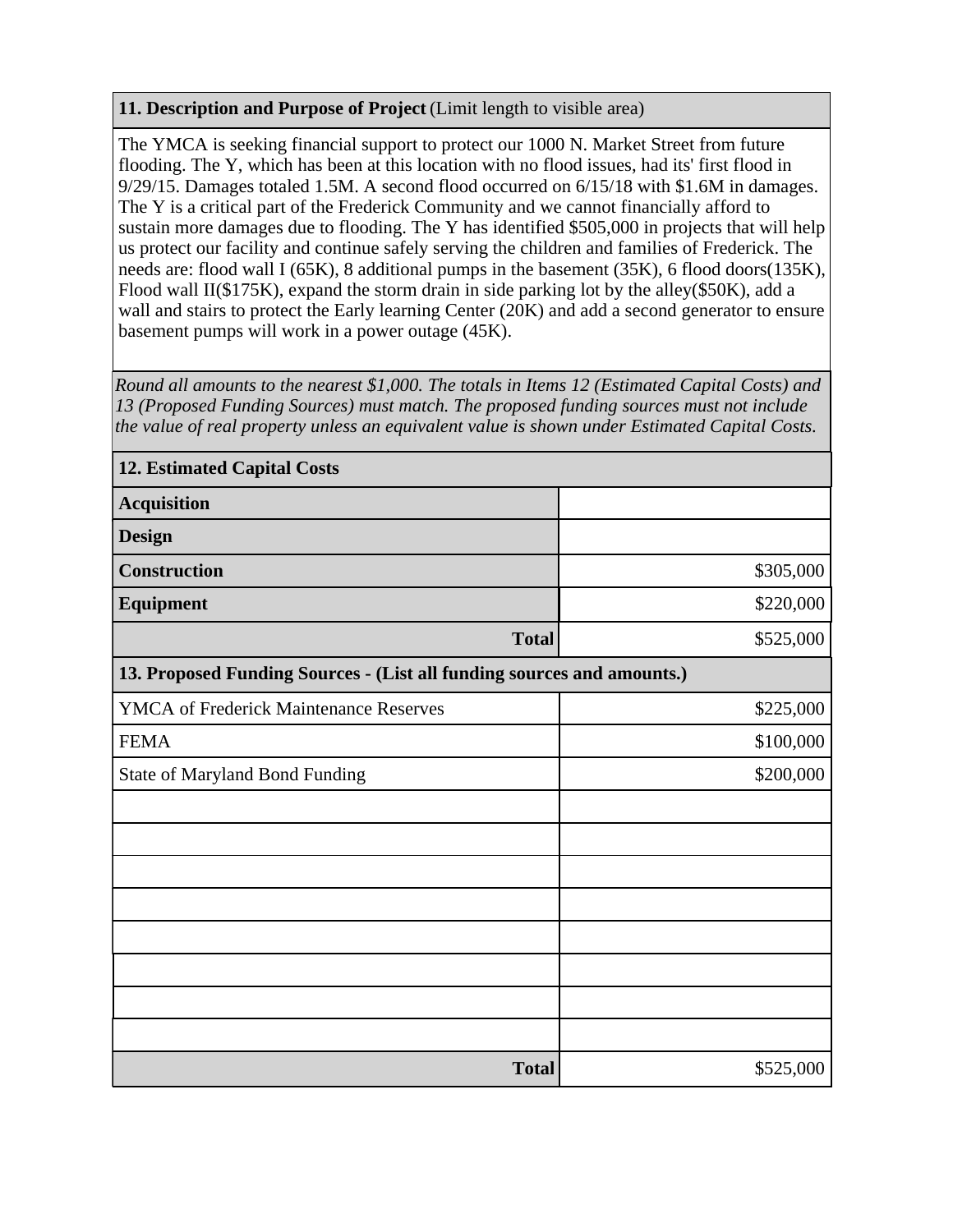| 14. Project Schedule (Enter a date or one of the following in each box. N/A, TBD or Complete) |                            |                     |                                        |                                                                                         |                                              |                                                                   |         |                                                                                              |  |
|-----------------------------------------------------------------------------------------------|----------------------------|---------------------|----------------------------------------|-----------------------------------------------------------------------------------------|----------------------------------------------|-------------------------------------------------------------------|---------|----------------------------------------------------------------------------------------------|--|
| <b>Begin Design</b>                                                                           |                            |                     |                                        | <b>Complete Design</b>                                                                  |                                              | <b>Begin Construction</b>                                         |         | <b>Complete Construction</b>                                                                 |  |
|                                                                                               |                            |                     |                                        |                                                                                         |                                              |                                                                   |         |                                                                                              |  |
| <b>15. Total Private Funds</b><br>and Pledges Raised                                          |                            |                     |                                        | <b>16. Current Number of People</b><br><b>Served Annually at Project</b><br><b>Site</b> |                                              |                                                                   |         | 17. Number of People to be<br><b>Served Annually After the</b><br><b>Project is Complete</b> |  |
|                                                                                               |                            |                     |                                        |                                                                                         |                                              |                                                                   |         |                                                                                              |  |
|                                                                                               |                            |                     |                                        |                                                                                         |                                              | 18. Other State Capital Grants to Recipients in the Past 15 Years |         |                                                                                              |  |
|                                                                                               | <b>Legislative Session</b> |                     |                                        | <b>Amount</b>                                                                           |                                              | <b>Purpose</b>                                                    |         |                                                                                              |  |
| 2011                                                                                          |                            |                     |                                        | \$50,000                                                                                |                                              | Construct ADA compliant entrance to building                      |         |                                                                                              |  |
| 2016                                                                                          |                            |                     |                                        | \$100,000                                                                               |                                              | Flood recovery                                                    |         |                                                                                              |  |
|                                                                                               |                            |                     |                                        |                                                                                         |                                              |                                                                   |         |                                                                                              |  |
|                                                                                               |                            |                     |                                        |                                                                                         |                                              |                                                                   |         |                                                                                              |  |
| 19. Legal Name and Address of Grantee                                                         |                            |                     |                                        |                                                                                         |                                              | <b>Project Address (If Different)</b>                             |         |                                                                                              |  |
| Young Men's Christian Association, Inc.<br>1000 N. Market Street<br>Frederick, MD 21701       |                            |                     |                                        |                                                                                         |                                              |                                                                   |         |                                                                                              |  |
| 3A - Frederick County<br>20. Legislative District in<br><b>Which Project is Located</b>       |                            |                     |                                        |                                                                                         |                                              |                                                                   |         |                                                                                              |  |
| 21. Legal Status of Grantee (Please Check One)                                                |                            |                     |                                        |                                                                                         |                                              |                                                                   |         |                                                                                              |  |
| <b>Local Govt.</b>                                                                            |                            |                     | <b>For Profit</b>                      |                                                                                         | <b>Non Profit</b>                            |                                                                   | Federal |                                                                                              |  |
| $\begin{bmatrix} 1 \end{bmatrix}$                                                             |                            |                     | $\begin{bmatrix} \end{bmatrix}$        |                                                                                         | [X]                                          | $[\ ]$                                                            |         |                                                                                              |  |
| 22. Grantee Legal Representative                                                              |                            |                     | 23. If Match Includes Real Property:   |                                                                                         |                                              |                                                                   |         |                                                                                              |  |
| Name:                                                                                         |                            | <b>Anne Rollins</b> |                                        |                                                                                         | <b>Has An Appraisal</b><br><b>Been Done?</b> |                                                                   | Yes/No  |                                                                                              |  |
| <b>Phone:</b><br>301-698-2305                                                                 |                            |                     |                                        |                                                                                         |                                              |                                                                   |         |                                                                                              |  |
| <b>Address:</b>                                                                               |                            |                     | If Yes, List Appraisal Dates and Value |                                                                                         |                                              |                                                                   |         |                                                                                              |  |
|                                                                                               |                            |                     |                                        |                                                                                         |                                              |                                                                   |         |                                                                                              |  |
|                                                                                               |                            |                     |                                        |                                                                                         |                                              |                                                                   |         |                                                                                              |  |
|                                                                                               |                            |                     |                                        |                                                                                         |                                              |                                                                   |         |                                                                                              |  |
|                                                                                               |                            |                     |                                        |                                                                                         |                                              |                                                                   |         |                                                                                              |  |
|                                                                                               |                            |                     |                                        |                                                                                         |                                              |                                                                   |         |                                                                                              |  |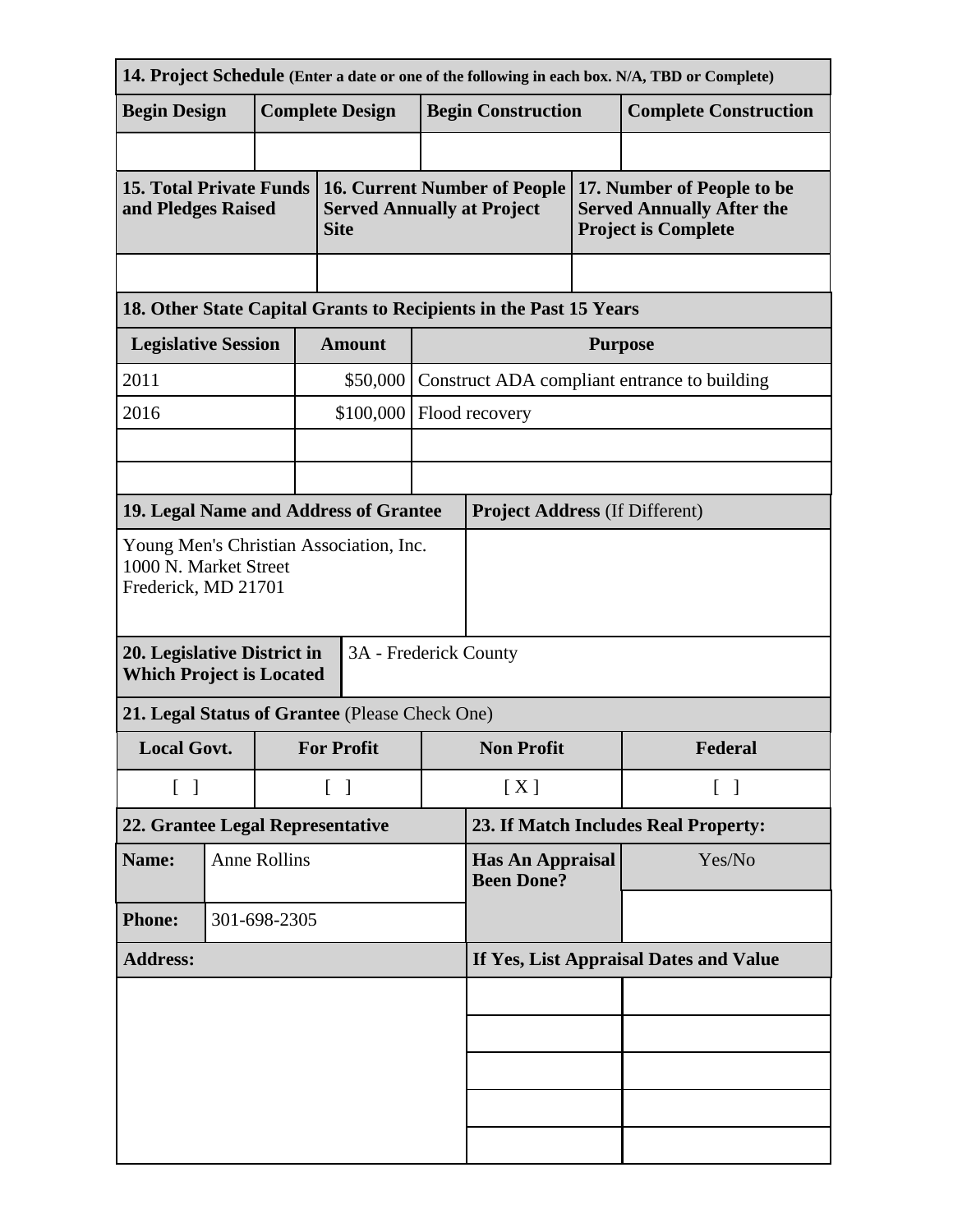| 24. Impact of Project on Staffing and Operating Cost at Project Site          |                                                                                              |  |                                           |                                    |                                             |  |  |
|-------------------------------------------------------------------------------|----------------------------------------------------------------------------------------------|--|-------------------------------------------|------------------------------------|---------------------------------------------|--|--|
| Current # of<br><b>Employees</b>                                              | Projected # of<br><b>Employees</b>                                                           |  | <b>Current Operating</b><br><b>Budget</b> |                                    | <b>Projected Operating</b><br><b>Budget</b> |  |  |
|                                                                               |                                                                                              |  |                                           |                                    |                                             |  |  |
|                                                                               | 25. Ownership of Property (Info Requested by Treasurer's Office for bond purposes)           |  |                                           |                                    |                                             |  |  |
|                                                                               | A. Will the grantee own or lease (pick one) the property to be improved?<br>Own              |  |                                           |                                    |                                             |  |  |
| B. If owned, does the grantee plan to sell within 15 years?<br>N <sub>o</sub> |                                                                                              |  |                                           |                                    |                                             |  |  |
|                                                                               | C. Does the grantee intend to lease any portion of the property to others?<br>N <sub>o</sub> |  |                                           |                                    |                                             |  |  |
|                                                                               | D. If property is owned by grantee any space is to be leased, provide the following:         |  |                                           |                                    |                                             |  |  |
| <b>Lessee</b>                                                                 |                                                                                              |  | <b>Terms</b> of<br>Lease                  | Cost<br><b>Covered</b><br>by Lease | <b>Square</b><br>Footage<br><b>Leased</b>   |  |  |
|                                                                               |                                                                                              |  |                                           |                                    |                                             |  |  |
|                                                                               |                                                                                              |  |                                           |                                    |                                             |  |  |
|                                                                               |                                                                                              |  |                                           |                                    |                                             |  |  |
|                                                                               |                                                                                              |  |                                           |                                    |                                             |  |  |
|                                                                               |                                                                                              |  |                                           |                                    |                                             |  |  |
|                                                                               |                                                                                              |  |                                           |                                    |                                             |  |  |
|                                                                               | E. If property is leased by grantee - Provide the following:                                 |  |                                           |                                    |                                             |  |  |
| <b>Name of Leaser</b>                                                         |                                                                                              |  | Length of<br>Lease                        | <b>Options to Renew</b>            |                                             |  |  |
|                                                                               |                                                                                              |  |                                           |                                    |                                             |  |  |
|                                                                               |                                                                                              |  |                                           |                                    |                                             |  |  |
|                                                                               |                                                                                              |  |                                           |                                    |                                             |  |  |
|                                                                               |                                                                                              |  |                                           |                                    |                                             |  |  |
|                                                                               |                                                                                              |  |                                           |                                    |                                             |  |  |
|                                                                               |                                                                                              |  |                                           |                                    |                                             |  |  |
| <b>26. Building Square Footage:</b>                                           |                                                                                              |  |                                           |                                    |                                             |  |  |
|                                                                               | <b>Current Space GSF</b><br>95,000                                                           |  |                                           |                                    |                                             |  |  |
| <b>Space to be Renovated GSF</b>                                              |                                                                                              |  | $\overline{0}$                            |                                    |                                             |  |  |
| <b>New GSF</b>                                                                |                                                                                              |  |                                           | $\theta$                           |                                             |  |  |